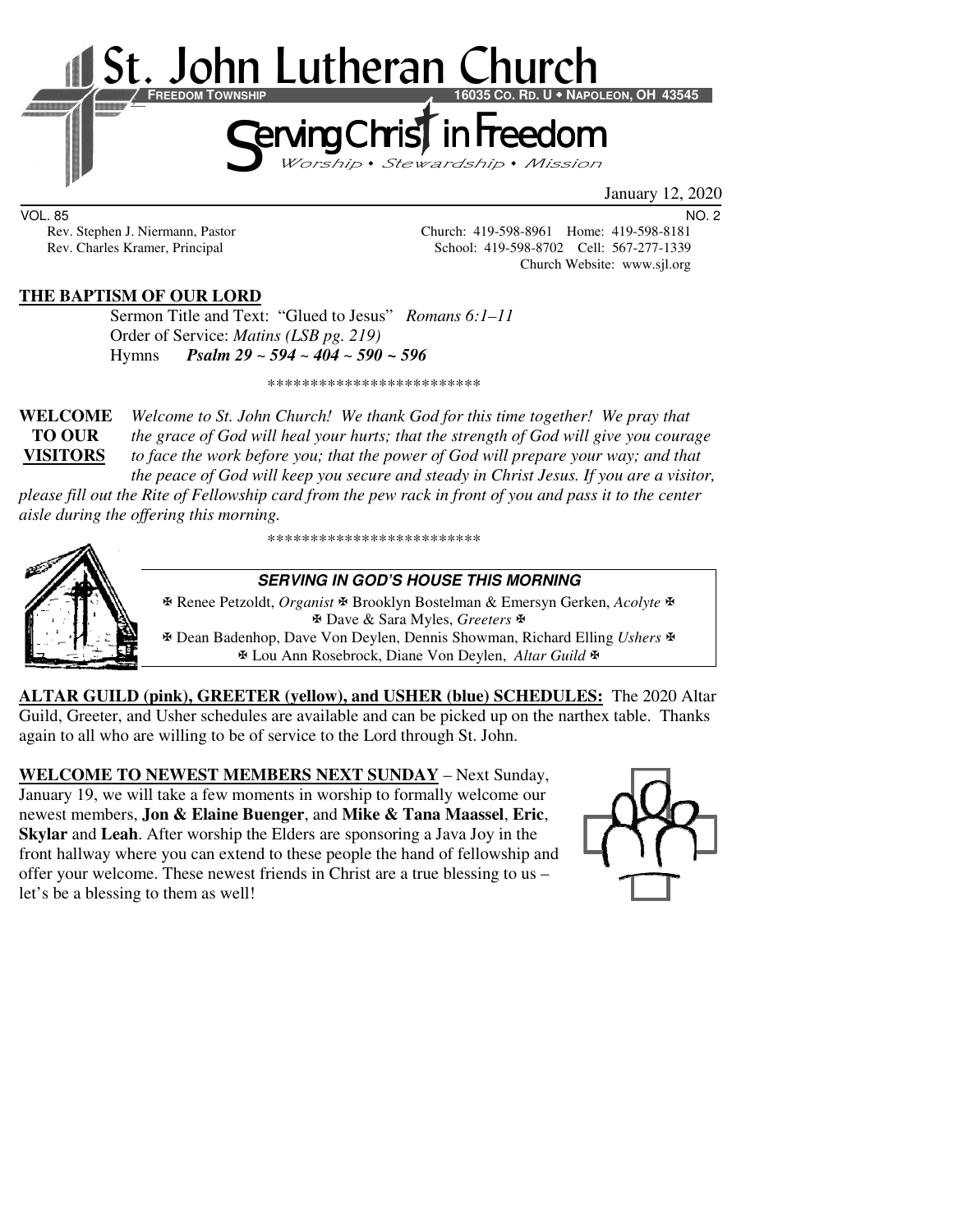|        | In God's House This Week | Online church calendar: www.DynaCal.com/sjl                         |  |  |
|--------|--------------------------|---------------------------------------------------------------------|--|--|
| Date   | Time                     | <b>Activities</b>                                                   |  |  |
| Today  | 10:00AM                  | <b>Worship Service</b> w/Communion following                        |  |  |
|        | 10:30AM                  | Adult Bible Class; Sunday School; "The Lamp"                        |  |  |
|        | 4:30 PM                  | Jr High LYF                                                         |  |  |
| Tue.   | 8:35 AM                  | <b>School Chapel</b>                                                |  |  |
|        | 7:00 PM                  | <b>Church Council Meeting</b>                                       |  |  |
| Wed.   | 6:15 PM                  | <b>Midweek Confirmation Class</b>                                   |  |  |
|        | 6:30 PM                  | Adult Bell Choir practice                                           |  |  |
|        | $7:15$ PM                | Adult Choir practice                                                |  |  |
| Thurs. | 5:00 PM                  | B-ball: Gr. 7&8 Girls and Boys vs NWO Cougars                       |  |  |
| Fri.   |                          | End of 2 <sup>nd</sup> Quarter Grading Period                       |  |  |
| Sat.   | 10:00AM                  | B-ball: Gr. 4-6 Girls; 11:15 AM Gr. 4-6 Boys vs Solomon - Woodville |  |  |
| Sun.   | 9:00 AM                  | <b>Communion Service; New Member Recognition</b>                    |  |  |
|        | 10:20AM                  | Java Joy; Adult Bible Class; Sunday School; "The Lamp"              |  |  |
|        | 4:30 PM                  | Sr High LYF                                                         |  |  |
| Mon.-  | 7:30 AM                  | Morning Meditations, WONW 1280 AM                                   |  |  |
| Sat.   |                          | Speaker: Rev. Theodore Rellstab, St. John Lutheran - Holgate        |  |  |

**MATTERS FOR PRAYER** – Please keep these people in your prayers:

- Shut-Ins: *Norma Damman, Renetta Homan,* and *Lester Rabe* 
	- *Delora Winkelman, Dorothy Gerken, Melba Elling, Eldor Gruenhagen,* and *Lorna Von Deylen*, at Genacross Lutheran Home
	- *Evelyn Rohrs,* in Assisted Living at Genacross Lutheran Home
	- *Donald Landry,* residing at the Ohio Veteran's Home, Sandusky
	- Armed Services: *Justin Atkinson, Jason Rohrs*, *Emily Schroeder, Connor Gerken, Seth Handy*
	- *Rose Leonard* (daughter of *Brad & Kailee Leonard*), dealing with significant health issues
	- *Florence Jones, Judy Okuly, Ruth Mahnke*, and *Harvey Russell*, with various health issues
	- *Willie & Arlene Gerken,* currently at Genacross Lutheran Home due to a fall taken by Arlene, and Willie's need for mobility assistance
	- *Larry & Pat Mahnke* and *Jim & Nancy Hogrefe,* who mourn the passing of Pat and Nancy's brother, Ron Hoffman this past Tuesday
	- *Juergen & Cheri Goertz,* who mourn the passing of Cheri's mother, Janet Freeman, on Monday, Jan.  $6<sup>th</sup>$
	- $\triangle$  *Harold Behrmann,* who will undergo an angioplasty on his leg at FCHC on Thur., Jan. 16<sup>th</sup>

**BE A JAVA JOY** HOST! Start the New Year off by signing up for Java Joy! Every second Sunday of the month after the service, we aim to have a time of fellowship with coffee, juice and snacks called **Java Joy**. If you would like to host one of these, please sign up in the narthex. Don't let finances stop you – you are welcome to reimburse your expenses from the kitty if you wish.

**2020 ENVELOPES** – There are still some 2020 offering envelope boxes to be picked up. If you did not receive a box of envelopes but would like one, please contact *Mary Kossow* (419-599-0011).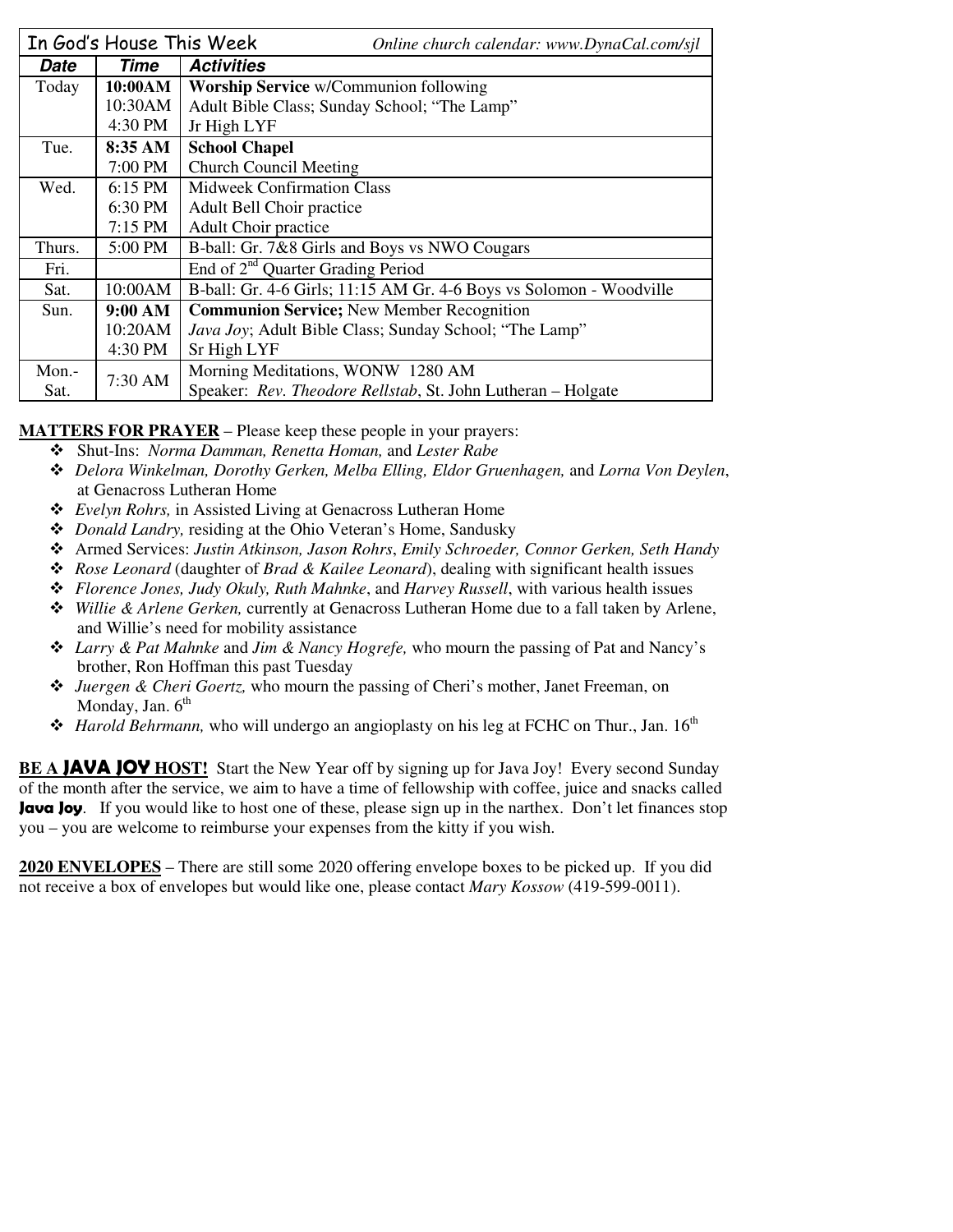## **ADULT BIBLE STUDY – ROMANS 14**

As we come to the end of the *Letter to the Romans*, St. Paul gets very practical in dealing with our life together in Christ's congregation. Specifically, he addresses how people often judge one another in matters in which we are actually free. Those who are strong in Christian faith are tempted to despise those weaker in faith for their lack of understanding, while those who are weak in faith are tempted to judge their fellow Christians who exercise Christian freedom. Join us this



morning for Bible Study as we explore how Paul deals with these things, and let us grow together in grace and in the knowledge of our Lord and Savior!

**A VOTERS' MEETING** is scheduled for Sunday, February 9, 2020 after worship in the fellowship hall. On the agenda will be 1) a report on the St. John Endowment fund; 2) the Annual School Report; 3) Audit Committee Report; 4) Old School Update.

| <b>FINANCIAL FACTS:</b> | Home Fund  | Synod & Missions | <b>Building Fund</b> |
|-------------------------|------------|------------------|----------------------|
| Weekly Need             | \$9,792.78 | \$500.00         | \$961.54             |
| Rec'd 1/05/20           | \$8,483.00 | \$175.00         | \$485.00             |

 **ATTENDANCE**: Sunday – 1/05/20 – 201

**THE FLOWER CALENDAR** for 2020 is posted on the bulletin board in the narthex. If you wish to sign up for a certain Sunday to place flowers on the altar or the piano, sign your name on that Sunday and then about two weeks before that date, call *Mabel Bischoff* at 419-598-8757 to let her know if you are getting your own flowers or if you want the Women of Freedom to take care of them. **The price for the flowers through the Women of Freedom is \$21.00.** Please remember that it is your responsibility to contact *Mabel Bischoff.* Also, please contact the church office with the information for the bulletin before Wednesday of the week you are placing the flowers in church. This will insure that you are not forgotten or overlooked.

**MITES & WOMEN OF FREEDOM** – The next meeting of the St. John Women of FREEDOM will be held Tues., Jan. 21, 2020 at 7:00 PM. This will be a Mission meeting so everyone should bring their Quarterly and Mite Box if you have one. Our Mission meetings are held the months of January, April, July, and October. The months of March, May, September, and November are Women of Freedom meetings. February is our Quilt and Blanket Knotting Party and in August there is no meeting. All ladies of St. John are invited to come to our meetings. **NOTE**: The Program Booklets for 2020 are on the narthex table. Pick yours up today! Be sure to check to see what month you are on for serving. If that does not work out for you, you can switch with someone. All ladies are welcome and if you would like your name added to the active member list (booklet), just attend a meeting and join us in Christian fellowship and service.

**WHY LUTHERAN SCHOOLS? Nurturing Faith**: Faith is nurtured by daily proclamation of the Gospel, teaching children the Word of God and how to read and understand that Word on their own, and by modeling and challenging students to live the Christian faith.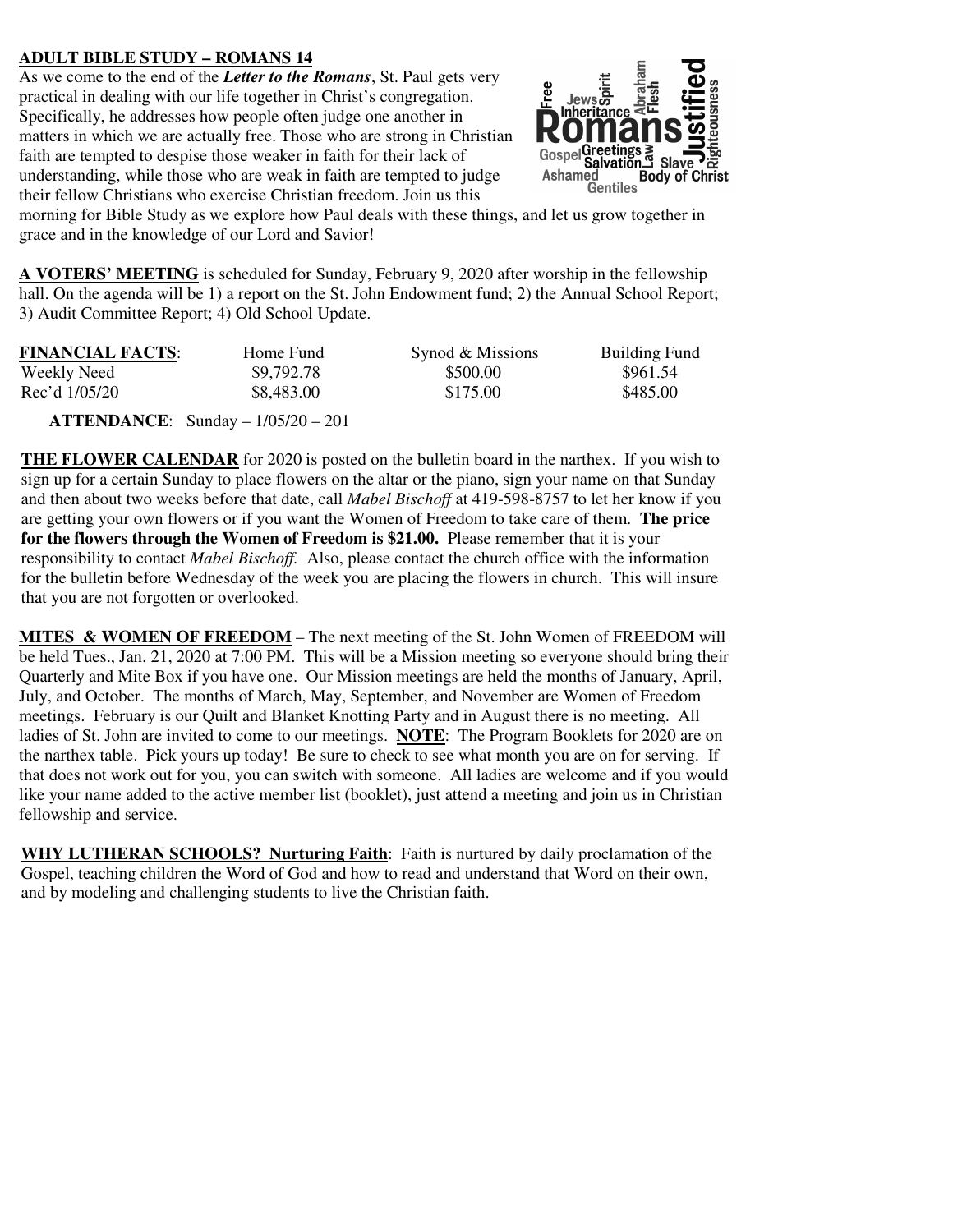## **CHURCH COUNCIL / ELDERS / STEWARDSHIP BOARD**

### **Special Announcement for Combined Meetings**

This is notice of two special meetings in the near future at which we are calling for the combined presence and participation of our church council, board of Elders, and Stewardship Board. Please try to make these a priority!

## **1. 'CONSECRATED STEWARDS' INFORMATION MEETING**

**Tuesday January 28, 7:00 p.m. in the north fellowship hall The Stewardship Board is calling for a combined meeting with the Council and Elders** to learn about a possible program of ministry for our congregation called '**Consecrated Stewards**.' Our guest presenters will be **Lisa Janik,** Ohio District Vice President for the *Lutheran Church Extension Fund,* and **Rev. Peter Marcis**, Regional Facilitator for the northwest region of the Ohio District. Please mark your calendar and plan to be present for this important meeting for our congregation.

# **2. 'BUILT ON THE ROCK' SEMINAR with Ted Kober**

 **Saturday, February 8, 8:30 AM to 3:00 PM at St. John, Defiance**  Pastor Niermann has spoken briefly with both the Elders and Stewardship Board about Ted Kober's presentation at the last Ohio District Pastor's Conference on his material, **'Built On the Rock: The Healthy Congregation.'** Ted Kober is an LCMS layman who has done extensive work on what constitutes a healthy congregation, and the information he has to share is invaluable for us. It cannot be overstressed how important this seminar will be for us. Lunch is provided for free, and we are working to cover the cost of the seminar workbook (\$5.95 per participant) with funds from a 'Rev. Maassel Memorial Outreach Grant.' **There is a registration for this seminar – deadline is Sunday, Feb. 2nd**. Please make the commitment to attend, and get registered by signing up in the narthex.

**OLD SCHOOL RENOVATION BROCHURES** – Recently the *Old School Renovation Finance Committee* sent out a mailing to St. John Lutheran Church members and to SJLS Alumni with an informational brochure about the Old School renovation into a Youth Center, and the opportunity to participate in this project through monetary gifts. If you would expect to have received this mailing but for some reason did not, please accept our apology, and pick up one of these brochures in the narthex. **Thank you to everyone for your gifts and donations that are moving this project forward!** 

**LYF SUPER BOWL SUB SALE** – It's that time of year again! Super Bowl Sunday is quickly approaching and it's time to get ready for the big game. Why not help out our LYF as well? On Sun., Feb.  $2<sup>nd</sup>$ , they will be selling Super Bowl subs to help raise money for the youth group. Each sub will cost \$4.00 (or a 3 for \$10 deal) and will contain salami, bologna, ham, white cheese, and yellow cheese on a 6" bun. **To place an order, please fill out the pre-order form inserted in today's bulletin and place it in the basket on the narthex table or bring it to the church office by Mon., January 27th .** Orders can also be made from the link on the St. John Church Facebook page. Subs will be available for pick up after church on Sun., Feb.2<sup>nd</sup> until 11am. Payment will be due at the time of pick up. **Make checks payable to St. John LYF**. Thanks for supporting our LYF youth!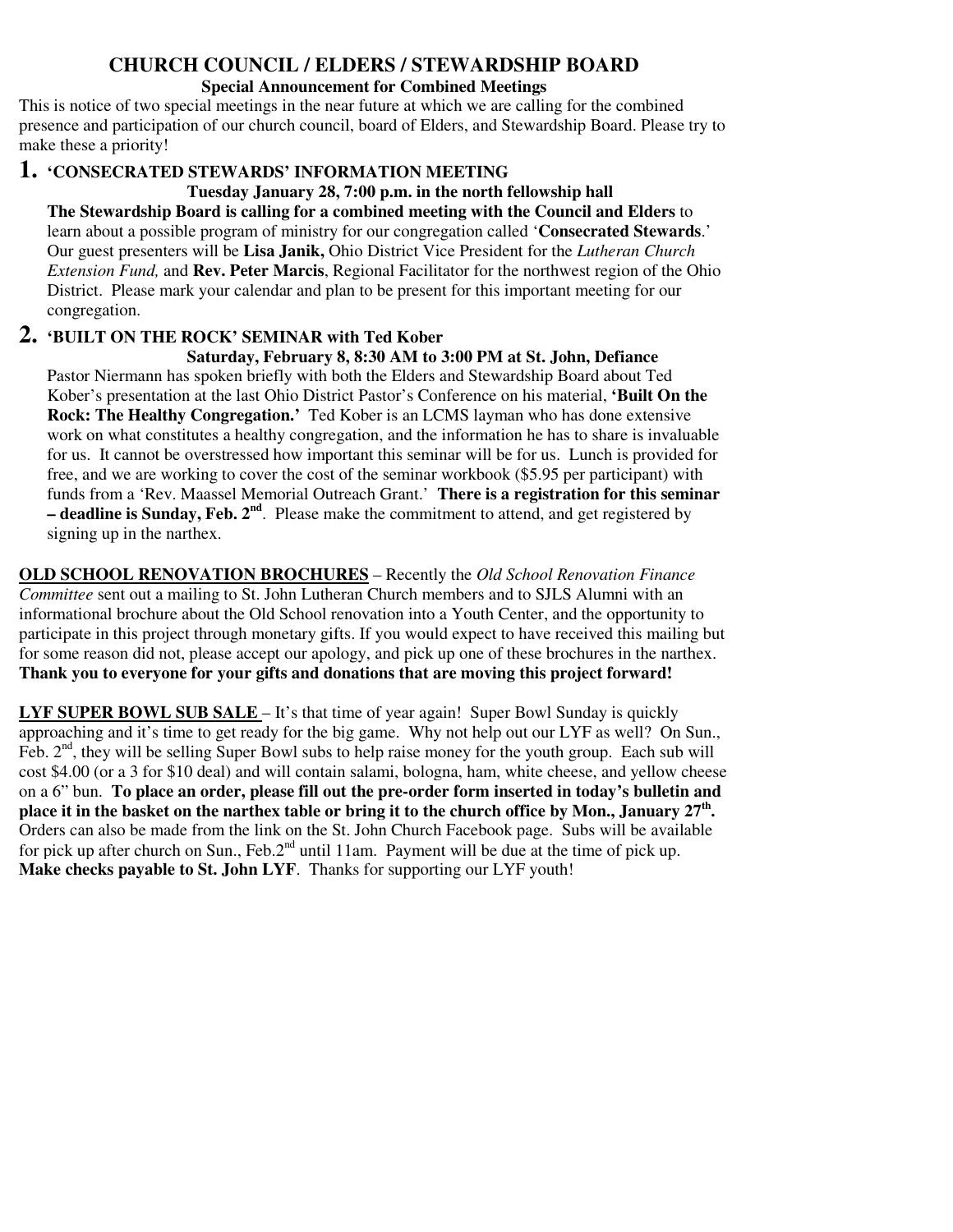**SOUP & PIE DINNER** – The annual PTL Soup & Pie Dinner will be held on Sun., Jan. 26, 2020, with serving from 10:30 AM to 12:30 PM, in the fellowship hall. On the menu will be *Chili Soup, Noodle Soup, Hot Dogs, Sloppy Joes, a Salad and Dessert Bar, and Beverages.* After the Dinner you can stay and enjoy watching some basketball games as all four of our school teams will be playing St. Paul Lutheran.

**DONATIONS FOR SOUP & PIE DINNER** – The PTL Soup & Pie Committee are asking for donations for the Salad and Dessert Bars. A sign-up sheet is placed on the table in the narthex. Thanks to everyone for taking time to support the PTL through your donations of salads, desserts, pies, or cupcakes. We look forward to another successful Soup & Pie Dinner on January  $26<sup>th</sup>$ !

# **POSITIONS TO FILL:**

- ► **TEACHER GR. 3&4**: St. John Lutheran School is seeking applications for a dynamic third and fourth grade teacher for the 2020-21 school year. Requirements are a Bachelor degree in education, a background check, 3 references, and subscribing to the St. John Lutheran Church and School religious beliefs. If you have questions please call the school office at 419-598- 8702. Applicants can mail a resume' to St. John Lutheran School, 16035 County Road U, Napoleon, OH 43545.
- ► **TEACHER AID**: St. John Lutheran School is seeking to fill the position of a teacher aid. The applicant must have a high school diploma, be willing to have a background check, be able to help tutor individuals and groups of classroom students, and monitor the students at recess times. In addition the individual should adhere to the teachings and religious beliefs of the Lutheran church. If interested please send or drop off your resume at the school office.

**ST. JOHN REGISTRATION OPEN HOUSE** – An **Open House** is planned for grade levels (PS-8) at St. John School for Wednesday evening, **February 5th, from 6:30 to 7:30 PM**, for families who would like to come and look at our school and discuss the possibility of sending their child/children here for their education. There will also be refreshments. If anyone in the congregation might know of a prospective student for Grades PS-8, please be sure to pass this information to them.

**PRESCHOOL ENROLLMENT –** The St. John Lutheran Preschool is now accepting enrollment applications for 2020-21 school year. Anyone interested in enrolling your child in our preschool program should contact the school office at 419-598-8702 to request an enrollment packet and/or turn in their registration form. We will be opening the registration up to the public as of February  $4<sup>th</sup>$ . There is a non-refundable \$30 registration fee that must accompany your registration form.

**ST. JOHN SCRIP**: Scrip orders will be received on Wednesdays, ordered on Fridays and delivered on the following Tuesday. Order forms are posted on FastDirect under 'Links,' titled SCRIP Order Forms and SCRIP Program Info, there are also hard copies on the table in the narthex and in the 'School Info" rack outside the office. Payment must accompany orders. **Any questions about SCRIP can be directed to the SCRIP Coordinator Kristyn Honemann at 419-966-0207 or email at honemann@embarqmail.com.**